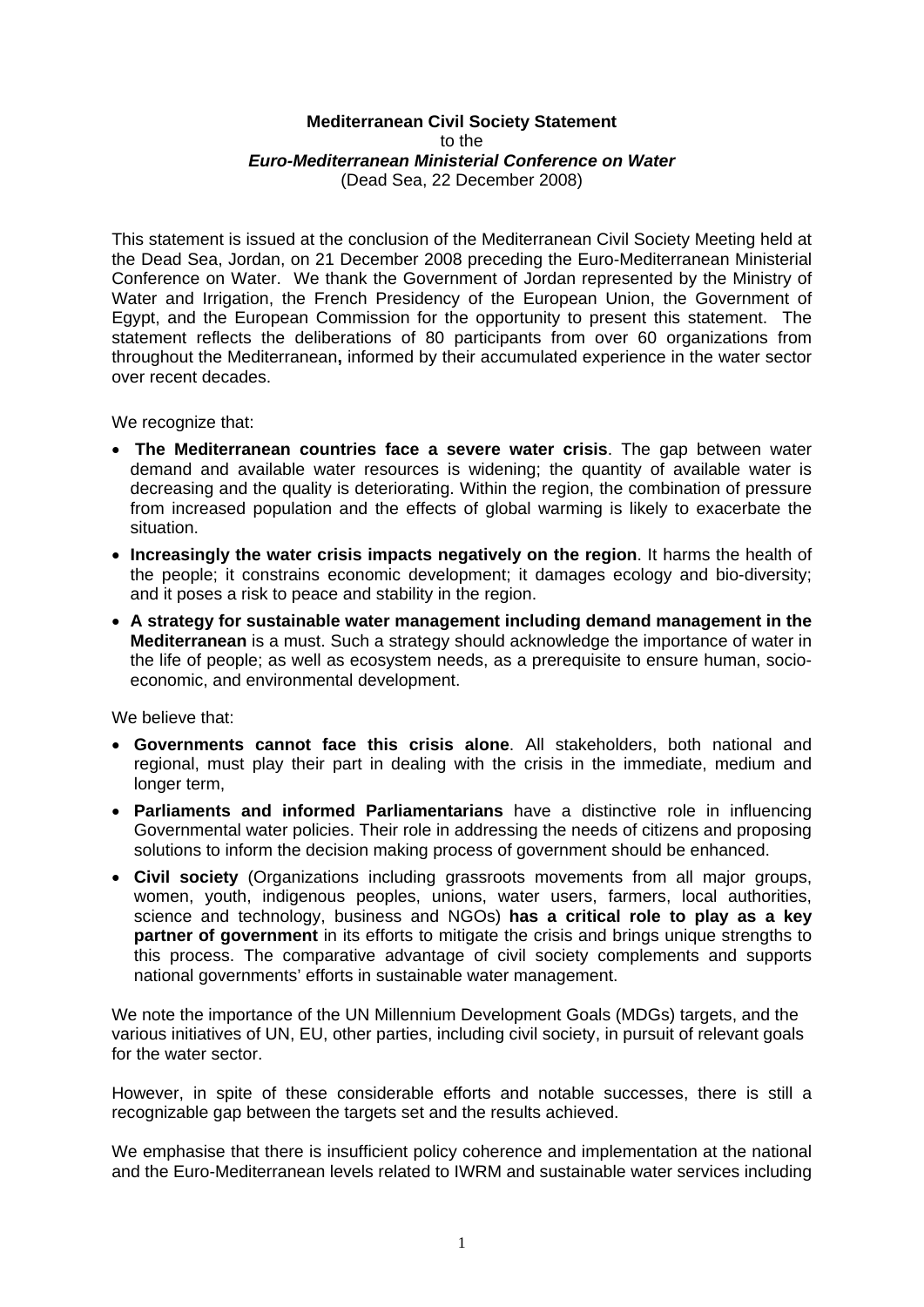WSS, which should include in particular the water aspects of poverty alleviation, gender equality, climate change, environment, health, agriculture and other land use, and energy.

We also express our anxiety about the deterioration of livelihoods in parts of the Mediterranean region due to the unstable political and security situation and are convinced that the removal of root causes of armed conflicts and the respect of human rights, including the right to water and sanitation, are necessary prerequisites for establishing the appropriate conditions for IWRM and water governance.

In front of such a problem, multi-stakeholder partnerships in the region are not yet adequate nor effective, due to lack of capacity and financial support.

In this context, we consider the *Union for the Mediterranean* to be an opportunity for meeting water challenges. This requires increased synergy of efforts and effective national and regional partnering of all stakeholders both within the water sector and between key sectors related to development and human security, such as domestic water supply, nature, agriculture, energy, industry, tourism, trade and others.

We therefore welcome

- The **fostering of sectoral, national and Euro-Mediterranean integration** through the Long Term Strategy for Water<sup>1</sup> in the Mediterranean region.
- The **inclusion of civil society representatives** in the Water Expert Group responsible for the elaboration and follow-up of the Strategy.
- The opportunity to **attain greater policy coherence** that reflects the integration of sustainable water use in both domestic policies as well as policies for development assistance for the region.

We note that the implementation of the Strategy through the European Neighbourhood Policy (ENP), the Horizon 2020 and the MED EUWI, the National Action Plans will be enhanced if the ENPI financial instrument is updated with the full participation of representatives of civil society and the support of the EU Delegations.

**The active participation of civil society in strategy elaboration** and implementation is an essential element for success of the process. We stress the necessity for enhancing transparency, participation of all and in particular of marginalized groups, ownership of proposed solutions by local communities and the mainstreaming of gender concerns in water resource management. Moreover, civil society supports the reaching of a level of services that ensures environmental sustainability, distributive justice, social equity and economic rationality. Environmental and social costs and benefits should be taken into account in the design and implementation of water supply and sanitation systems.

Civil society requires from the governments, in order to fulfil the above tasks, to be empowered, informed, and involved in the whole spectrum and all stages of water management processes. Particular attention should be paid to encouraging and maintaining a robust tripartite dialogue between civil society, governments, the Euro-Mediterranean and International Financial Institutions.

In order to be able to fulfil its role adequately, Civil Society needs:

- Appropriate institutional frameworks particularly at national and local levels;
- Access to and sharing of environmental information;
- Suitable capacity building and development;

 $\overline{a}$